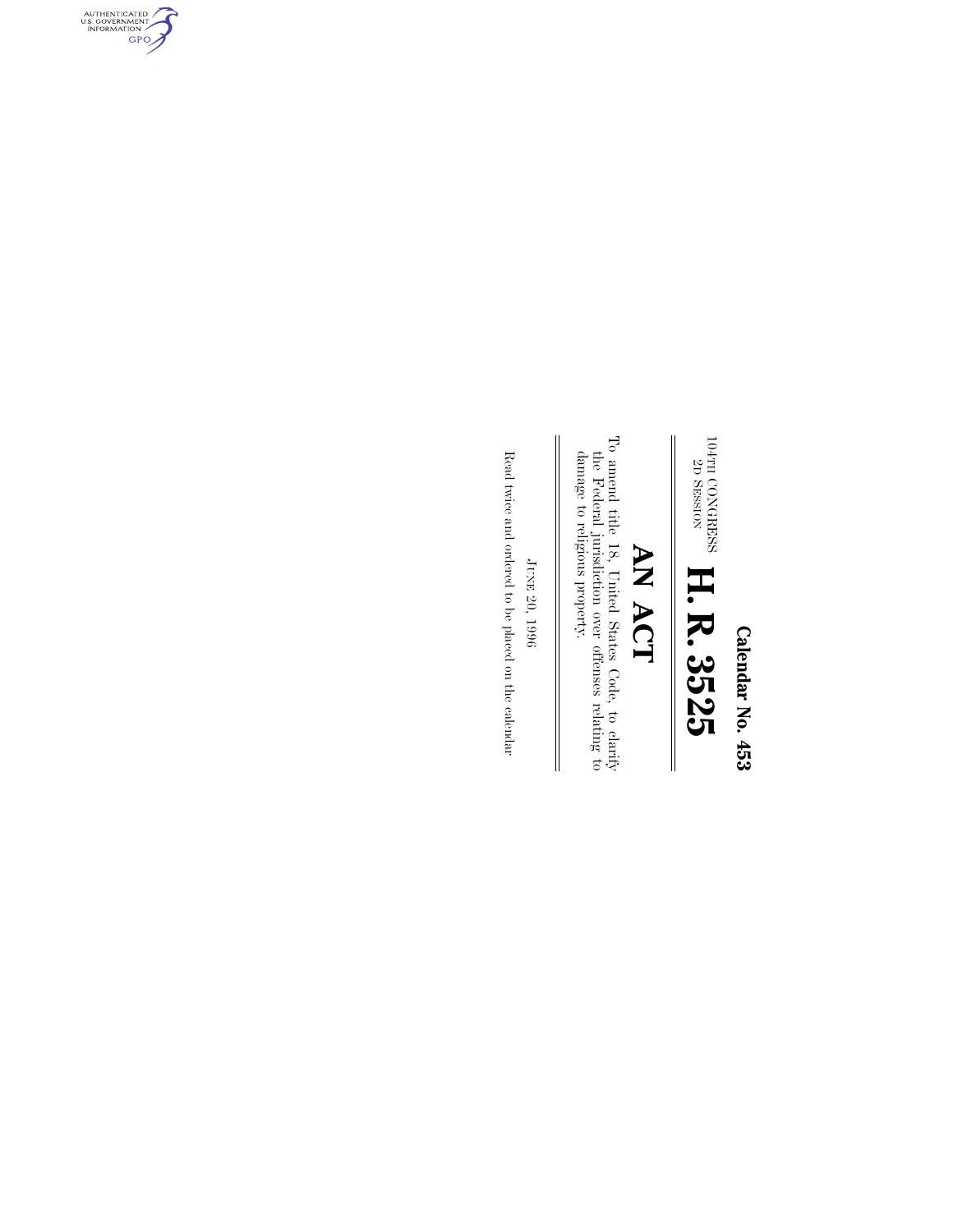### **Calendar No. 453** 104TH CONGRESS<br>2D SESSION 2D SESSION **H. R. 3525**

### IN THE SENATE OF THE UNITED STATES

JUNE 19, 1996 Received

JUNE 20, 1996 Read twice and ordered to be placed on the calendar

## **AN ACT**

- To amend title 18, United States Code, to clarify the Federal jurisdiction over offenses relating to damage to religious property.
	- 1 *Be it enacted by the Senate and House of Representa-*
	- 2 *tives of the United States of America in Congress assembled,*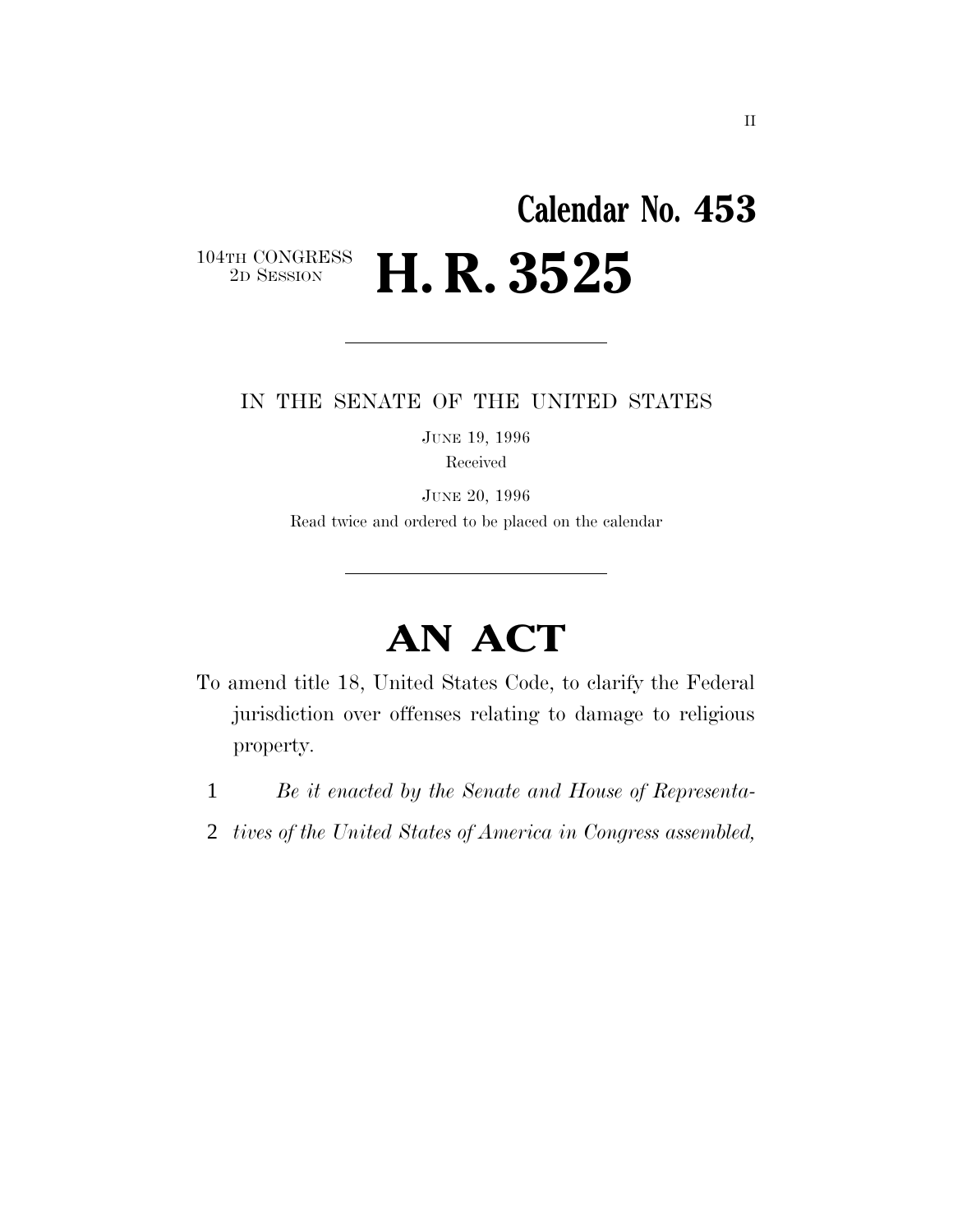### **SECTION 1. SHORT TITLE.**

 This Act may be cited as the ''Church Arson Preven-tion Act of 1996''.

#### **SEC. 2. DAMAGE TO RELIGIOUS PROPERTY.**

 (a) IN GENERAL.—Section 247 of title 18, United States Code, is amended—

 (1) so that subsection (b) reads as follows: ''(b) The circumstances referred to in subsection (a) are that the offense is in or affects interstate or foreign commerce.'';

 (2) in subsection (a), by striking ''subsection 12 (c)" and inserting "subsection  $(d)$ ";

13 (3) in subsection (c), by inserting "or (c)" after 14 "subsection (a)";

 (4) by redesignating subsections (c), (d), and (e), as subsections (d), (e), and (f), respectively;

 (5) by inserting after subsection (b) the follow-ing:

 ''(c) Whoever intentionally defaces, damages, or de- stroys any religious real property because of the race, color, or ethnic characteristics of any individual associated with that religious property, or attempts to do so, shall be punished as provided in subsection (d).''; and

 (6) in subsection (f) as so redesignated by this section, by inserting ''real'' before ''property'' each place it appears.